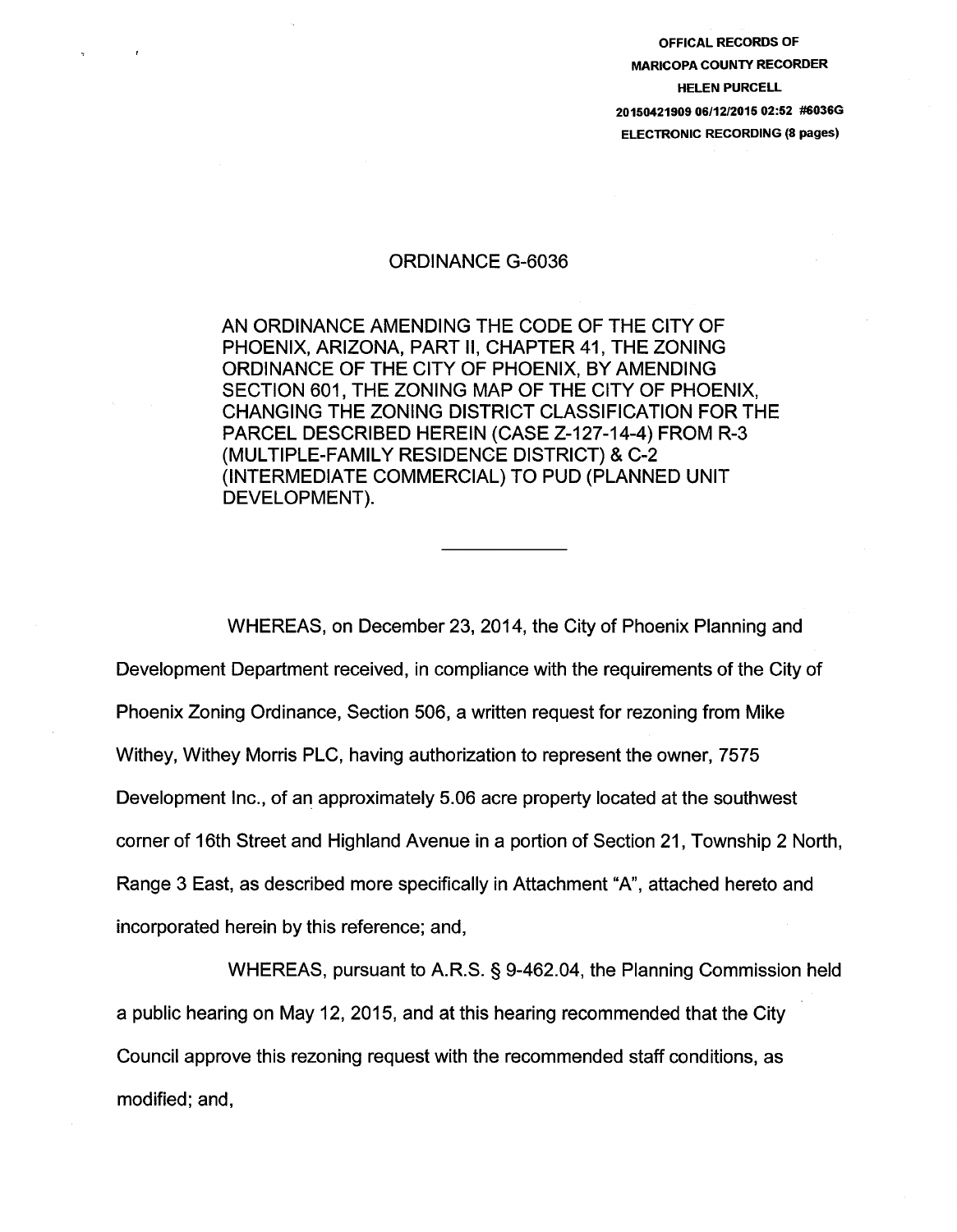WHEREAS, the City Council, at their regularly scheduled meeting held on June 3, 2015, has determined that, in accordance with A.R.S. § 9-462.01.F, this rezoning request, with the appropriate site specific requirements provided in Section 2, is consistent with and conforms to the General Plan, will conserve and promote the public health, safety and general welfare, and should be approved, subject to the conditions herein.

 $\sim$ 

NOW, THEREFORE, BE IT ORDAINED BY THE COUNCIL OF THE CITY OF PHOENIX, as follows:

SECTION 1: The zoning of an approximately 5.06 acre property located at the southwest comer of 16th Street and Highland Avenue in a portion of Section 21, Township 2 North, Range 3 East, as described more specifically in Attachment "A", is hereby changed from "R-3" (Multiple-Family Residence District) and "C-2" (Intermediate Commercial) to "PUD" (Planned Unit Development) and that the Planning and Development Director is instructed to modify The Zoning Map of the City of Phoenix to reflect this use district classification change as shown in Attachment "B".

SECTION 2: The specific nature of the subject property and of the rezoning request is more particularly described in case file Z-127-14-4, on file with the Planning and Development Department. Due to the site's specific physical conditions and the use district applied for by the applicant, this rezoning is subject to compliance with the PUD narrative and the following stipulations, violation of which shall be treated in the same manner as a violation of the City of Phoenix Zoning Ordinance:

> 1. An updated Development Narrative for the Crescent Highland PUD reflecting the changes approved through this request shall be submitted to the Planning and Development Department within 30 days of City Council approval of this request. The updated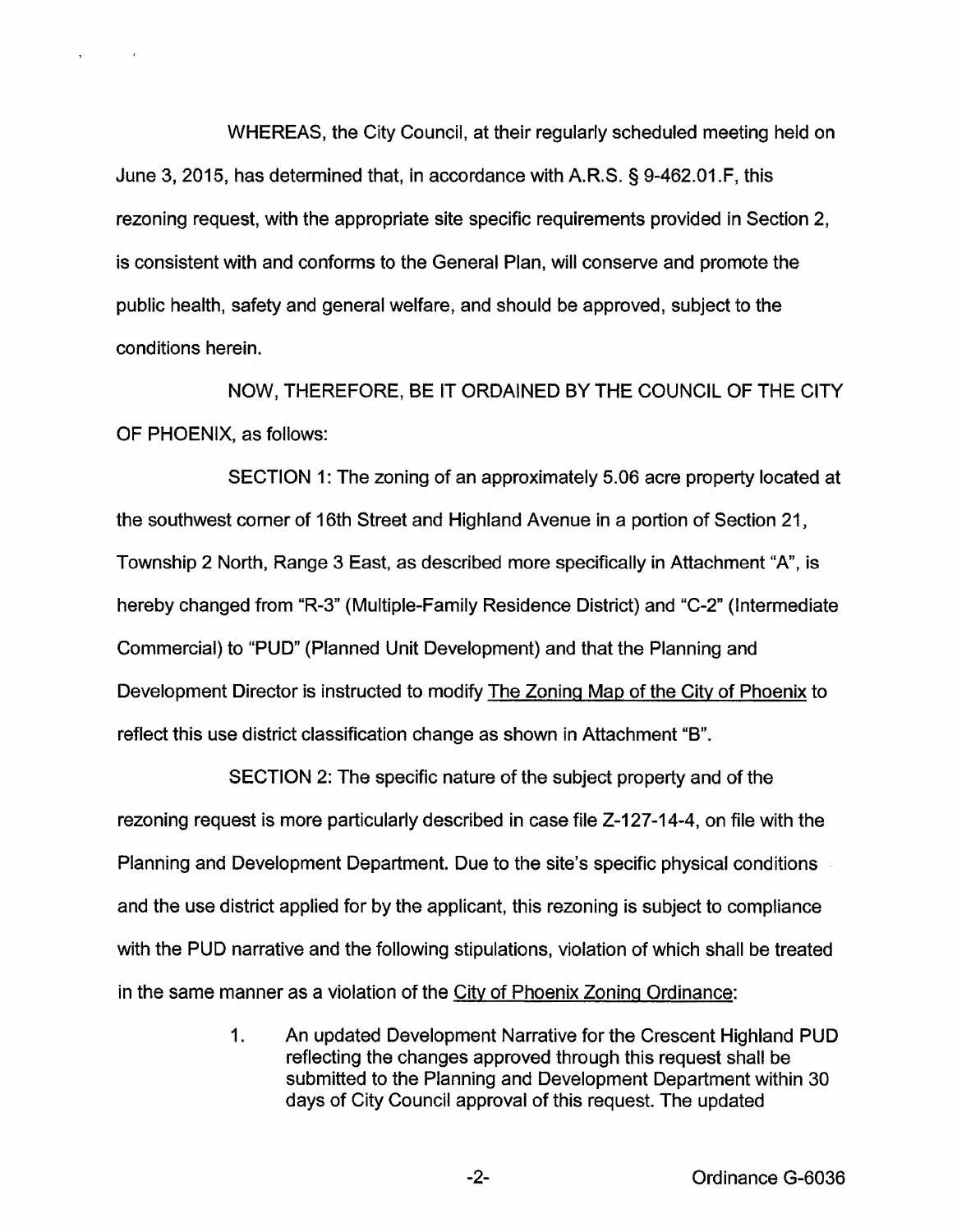Development Narrative shall be consistent with the Development Narrative dated April 20, 2015, as modified by the following stipulations:

- a. Page 17, G.3. First paragraph: The second sentence shall read: 'This provision shall not limit the ability of the applicant or end user to apply for a zoning adjustment application to further modify a city of Phoenix Zoning Ordinance provision."
- 2. Building height shall be limited to a maximum of 47 feet within 40 feet of the west property line as approved by the Planning and Development Department.
- 3. Building height shall be limited to a maximum of 57 feet between 41 feet and 300 feet of the west property line as approved by the Planning and Development Department.
- 4. The applicant shall dedicate an easement and construct a transit pad/bus shelter in accordance with standard detail P1262 along the west side of 16th Street, south of Highland Avenue, as approved by the Planning and Development Department.
- 5. The property owner shall record documents that disclose the existence, and operational characteristics of Phoenix Sky Harbor International Airport to future owners or tenants of the property. The form and content of such documents shall be according to the templates and instructions provided which have been reviewed and approved by the City Attorney.
- 6. The property owner shall provide sidewalk crossings along the street frontage, constructed of decorative pavers, stamped or colored concrete, or another material, other than those used to pave the parking surfaces and drive aisles, as approved by the Planning and Development Department.
- 7. The property owner shall provide a minimum 8 foot wide sidewalk along the eastern 300 feet of the Highland Avenue frontage, as approved by the Planning and Development Department.
- 8. The property owner shall provide a minimum 8 foot wide sidewalk along 16th Street, as approved by the Planning and Development Department.
- 9. The property owner shall provide a minimum 6 foot wide sidewalk along the western 295 feet of the Highland Avenue frontage, as approved by the Planning and Development Department.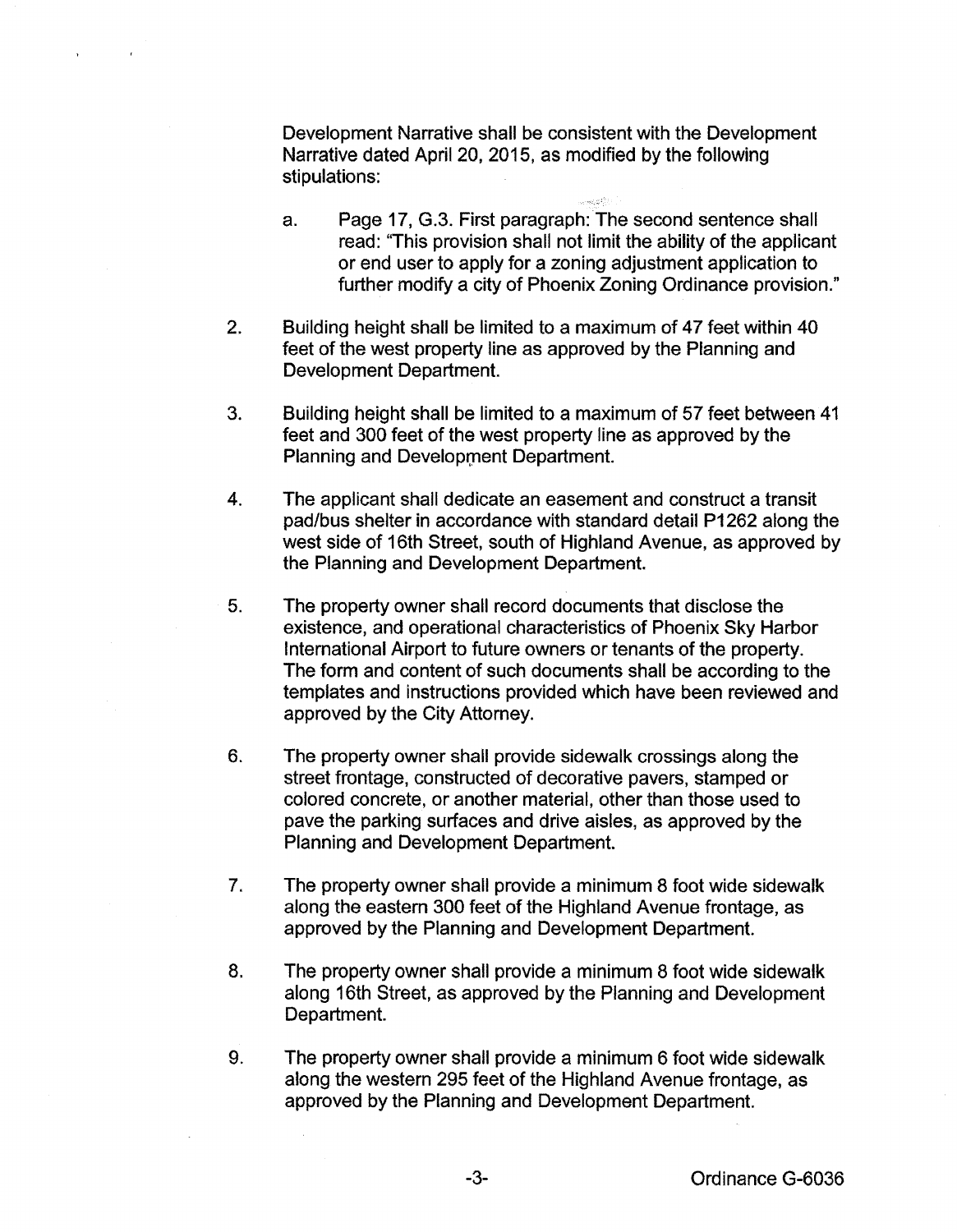10. The property owner shall provided a minimum 5 foot sidewalk along 15th Street, as approved by the Planning and Development Department.

SECTION 3: If any section, subsection, sentence, clause, phrase or portion of this ordinance is for any reason held to be invalid or unconstitutional by the decision of any court of competent jurisdiction, such decision shall not affect the validity Vára, of the remaining portions hereof.

PASSED by the Council of the City of Phoenix this 3rd day of June, 2015.

ATTEST:

rtest:<br>Chuyer City Clerk

~RROVED AS TO FORM:

Acting City Attorney **p.k**ik

REVIEWED BY: EWED BY:<br>**ED** And City Manager

PL:tml:1184359v1(CM #18) (Item #48) - 6/3/15

Attachments: A- Legal Description (3 Pages) B- Ordinance Location Map (1 Page)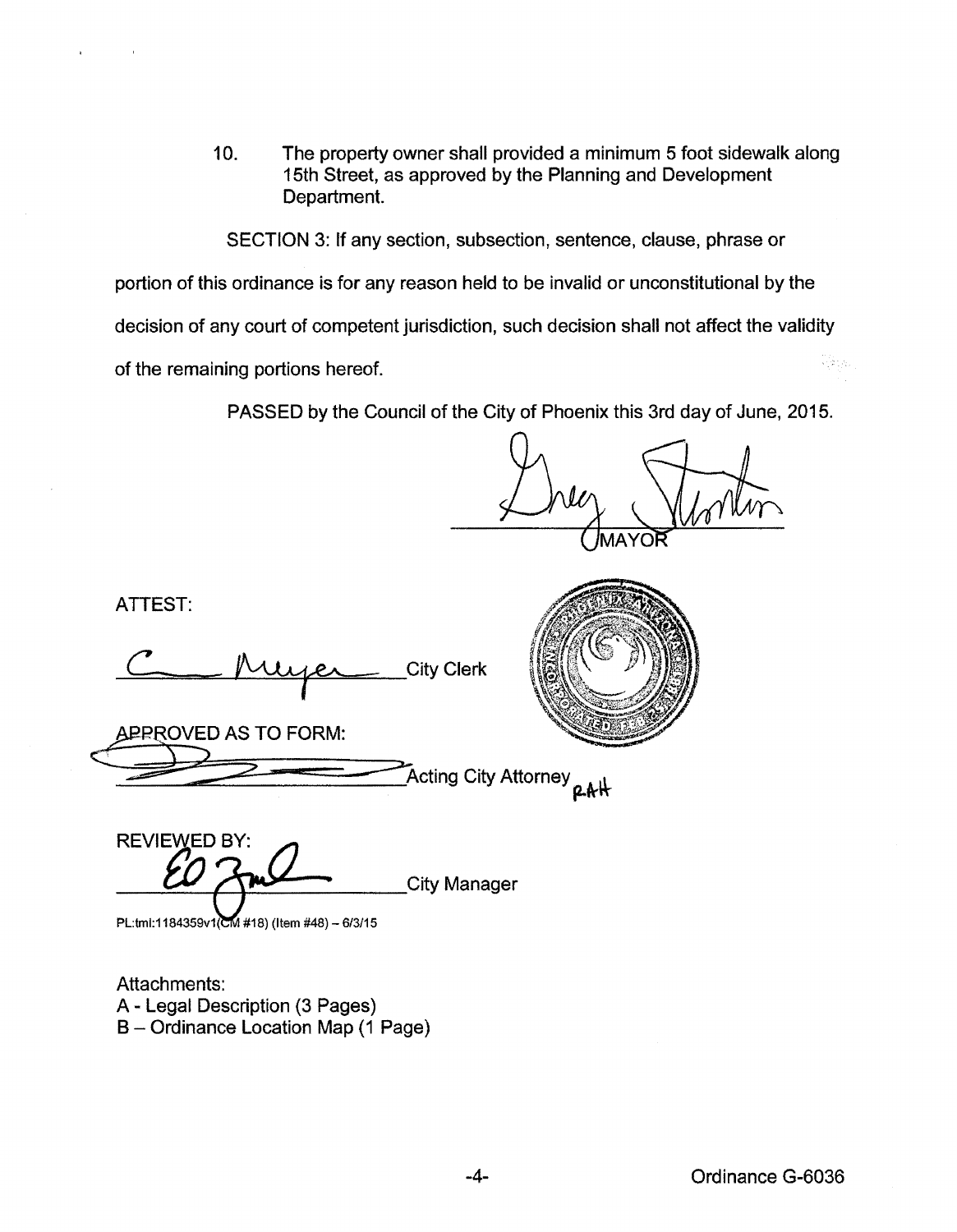# ATTACHMENT A

# LEGAL DESCRIPTION FOR Z-127-14-4

## PARCEL 1:

LOT 1 HIGHLAND PLAZA, ACCORDING TO THE PLAT OF RECORD IN THE OFFICE OF THE COUNTY RECORDER IN BOOK 953 OF MAPS, PAGE 37, AND CERTIFICATE OF CORRECTION RECORDED IN DOCUMENT NO. 2007-1303275, RECORDS OF MARICOPA COUNTY, ARIZONA, BEING A PORTION OF THE NORTHEAST QUARTER OF SECTION 21, TOWNSHIP 2 NORTH, RANGE 3 EAST

### PARCEL 2:

PARCEL ONE: (2/1 AS SHOWN ON THE TITLE SURVEY BY NORTHSIGHT LAND SURVEYING CONSULTING)

LOT 2, WELLS PLACE, ACCORDING TO BOOK 40 OF MAPS, PAGE 47, RECORDS OF MARICOPA COUNTY, ARIZONA, BEING A PORTION OF THE NORTHEAST QUARTER OF SECTION 21, TOWNSHIP 2 NORTH, RANGE 3 EAST

PARCEL TWO: (2/2 AS SHOWN ON THE TITLE SURVEY BY NORTHSIGHT LAND SURVEYING CONSULTING)

THAT PORTION OF ABANDONED ALLEY AS SET FORTH IN RESOLUTION 20560 RECORDED OCTOBER 16, 2007 IN DOCUMENT NO. 2007-1125453, RECORDS OF MARICOPA COUNTY, ARIZONA. THE WEST EIGHT FEET OF ABANDONED ALLEY EAST OF AND ADJACENT TO LOT 2, WELLS PLACE AS PER MAP RECORDED IN BOOK 40 OF MAPS, PAGE 47, RECORDS OF MARICOPA COUNTY, ARIZONA, LYING BETWEEN THE NORTHERN AND SOUTHERN PROLONGATION LINES OF SAID LOT 2, BEING A PORTION OF THE NORTHEAST QUARTER OF SECTION 21, TOWNSHIP 2 NORTH, RANGE 3 EAST

### PARCEL 3:

LOT 1, WELLS PLACE, ACCORDING TO THE PLAT OF RECORD IN THE OFFICE OF THE COUNTY RECORDER OF MARICOPA COUNTY, ARIZONA, RECORDED IN BOOK 40 OF MAPS, PAGE 47, BEING A PORTION OF THE NORTHEAST QUARTER OF SECTION 21, TOWNSHIP 2 NORTH, RANGE 3 EAST

### PARCEL 4:

PARCEL NO. 1: (4/1 AS SHOWN ON THE TITLE SURVEY BY NORTHSIGHT LAND SURVEYING CONSULTING)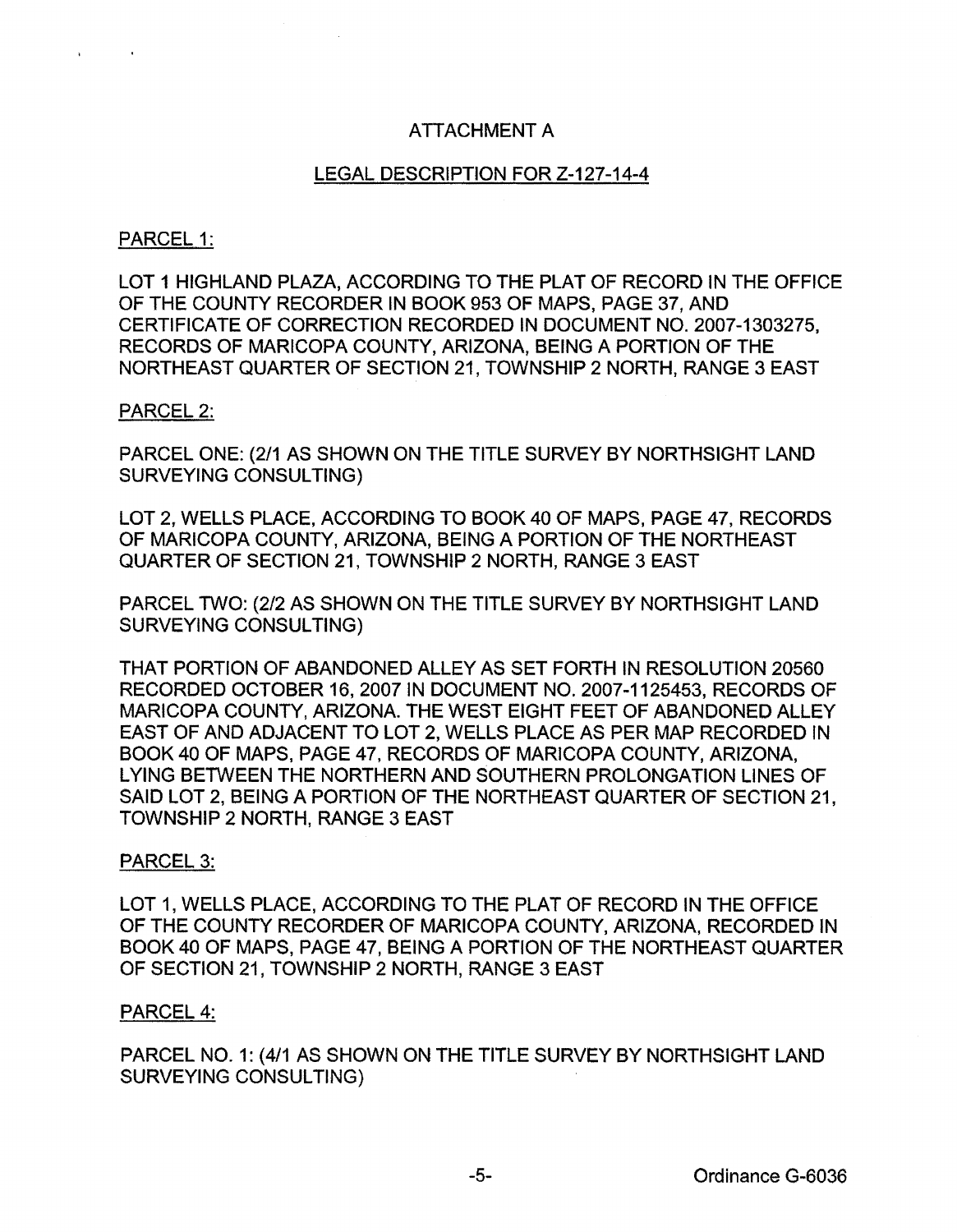LOT 3, WELLS PLACE, ACCORDING TO BOOK 40 OF MAPS, PAGE 47, RECORDS OF MARICOPA COUNTY, ARIZONA, BEING A PORTION OF THE NORTHEAST QUARTER OF SECTION 21, TOWNSHIP 2 NORTH, RANGE 3 EAST

PARCEL NO.2: (4/2 AS SHOWN ON THE TITLE SURVEY BY NORTHSIGHT LAND SURVEYING CONSULTING)

THAT PORTION OF ABANDONED ALLEY AS SET FORTH IN RESOLUTION 20560 RECORDED OCTOBER 16, 2007 IN DOCUMENT NO. 2007-1125453, RECORDS OF MARICOPA COUNTY, ARIZONA. THE WEST EIGHT FEET OF ABANDONED ALLEY EAST OF AND ADJACENT TO LOT 3, WELLS PLACE AS PER MAP RECORDED IN BOOK 40 OF MAPS, PAGE 47, RECORDS OF MARICOPA COUNTY, ARIZONA, LYING BETWEEN THE NORTHERN AND SOUTHERN PROLONGATION LINES OF SAID LOT 3, BEING A PORTION OF THE NORTHEAST QUARTER OF SECTION 21, TOWNSHIP 2 NORTH, RANGE 3 EAST

#### PARCEL 5:

PARCEL ONE: (5/1 AS SHOWN ON THE TITLE SURVEY BY NORTHSIGHT LAND SURVEYING CONSULTING)

LOT 4, WELLS PLACE, ACCORDING TO BOOK 40 OF MAPS, PAGE 47, RECORDS OF MARICOPA COUNTY, ARIZONA, BEING A PORTION OF THE NORTHEAST QUARTER OF SECTION 21, TOWNSHIP 2 NORTH, RANGE 3 EAST

PARCEL TWO: (5/2 AS SHOWN ON THE TITLE SURVEY BY NORTHSIGHT LAND SURVEYING CONSULTING)

THAT PORTION OF ABANDONED ALLEY AS SET FORTH IN RESOLUTION 20560 RECORDED OCTOBER 16, 2007 IN DOCUMENT NO. 2007-1125453, RECORDS OF MARICOPA COUNTY, ARIZONA. THE WEST EIGHT FEET OF ABANDONED ALLEY EAST OF AND ADJACENT TO LOT 4, WELLS PLACE AS PER MAP RECORDED IN BOOK40 OF MAPS, PAGE 47, RECORDS OF MARICOPA COUNTY, ARIZONA, LYING BETWEEN THE NORTHERN AND SOUTHERN PROLONGATION LINES OF SAID LOT 4, BEING A PORTION OF THE NORTHEAST QUARTER OF SECTION 21, TOWNSHIP 2 NORTH, RANGE 3 EAST

#### PARCEL<sub>6</sub>:

PARCEL ONE: (6/1 AS SHOWN ON THE TITLE SURVEY BY NORTHSIGHT LAND SURVEYING CONSULTING)

LOT 5, WELLS PLACE, ACCORDING TO BOOK 40 OF MAPS, PAGE 47, RECORDS OF MARICOPA COUNTY, ARIZONA, , BEING A PORTION OF THE NORTHEAST QUARTER OF SECTION 21, TOWNSHIP 2 NORTH, RANGE 3 EAST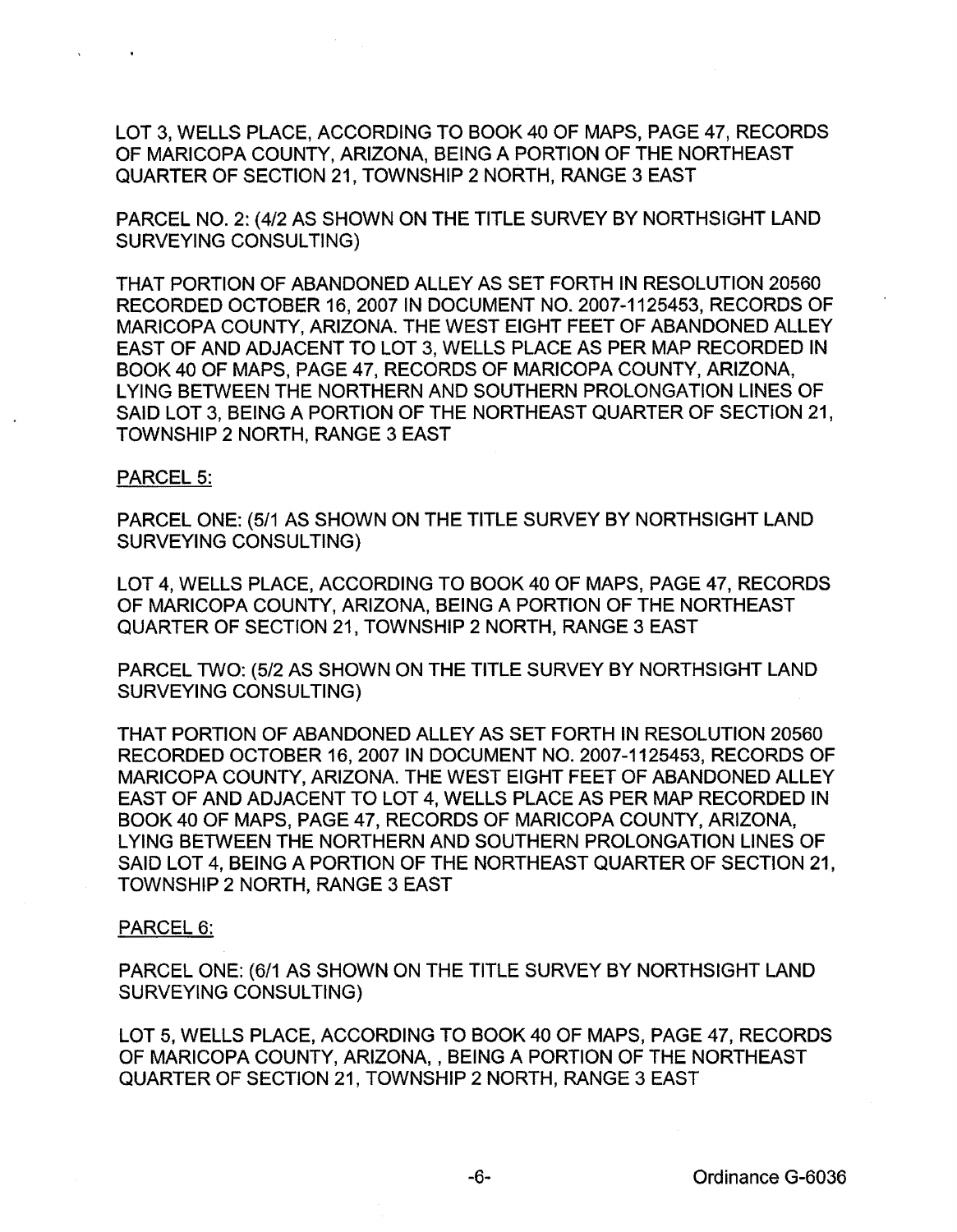PARCEL TWO: (6/2 AS SHOWN ON THE TITLE SURVEY BY NORTHSIGHT LAND SURVEYING CONSULTING)

 $\mathbf{r} = \mathbf{r}$ 

THAT PORTION OF ABANDONED ALLEY AS SET FORTH IN RESOLUTION 20560 RECORDED OCTOBER 16, 2007 IN DOCUMENT NO. 2007-1125453, RECORDS OF MARICOPA COUNTY, ARIZONA. THE WEST EIGHT FEET OF ABANDONED ALLEY EAST OF AND ADJACENT TO LOT 5, WELLS PLACE AS PER MAP RECORDED IN BOOK 40 OF MAPS, PAGE 47, RECORDS OF MARICOPA COUNTY, ARIZONA, LYING BETWEEN THE NORTHERN AND SOUTHERN PROLONGATION LINES OF SAID LOT 5, BEING A PORTION OF THE NORTHEAST QUARTER OF SECTION 21, TOWNSHIP 2 NORTH, RANGE 3 EAST